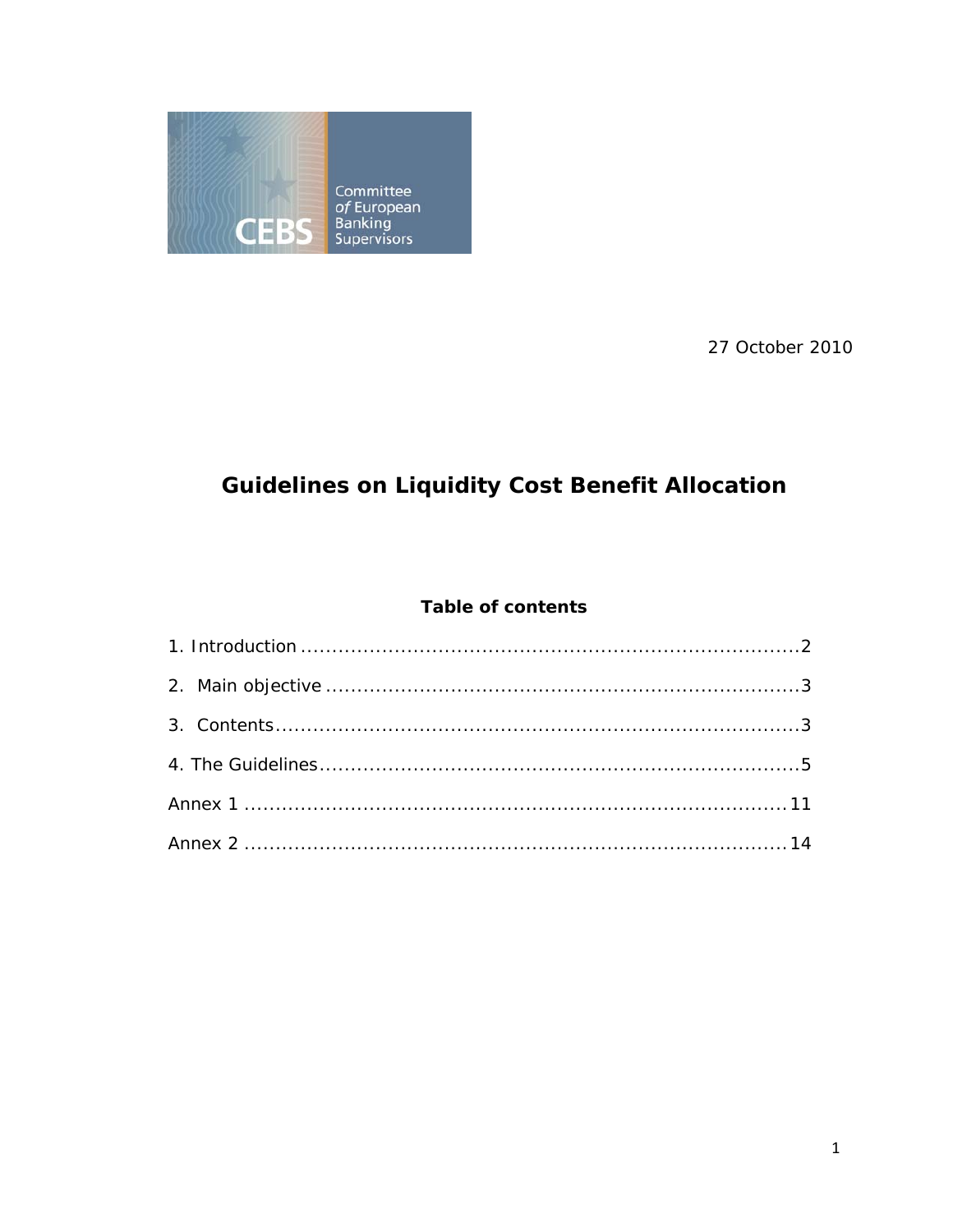# **1. Introduction**

The topic of an effective allocation mechanism for liquidity costs, benefits and risks has come to the fore recently. Recent regulatory initiatives have contributed to this heightened profile.

Recommendation 2 in CEBS's technical advice to the EU commission on liquidity risk management (CEBS 2008 147) states: "Institutions should have in place an adequate internal mechanism – supported where appropriate by a transfer pricing mechanism – which provides appropriate incentives regarding the contribution to liquidity risk of the different business activities. This mechanism should incorporate all costs of liquidity (from short to longterm, including contingent risk)".

Point 14 in Annex V of the amendments to the CRD (Directive 2009/111/EC of the European parliament and of the Council of 16 September 2009) states:

"Robust strategies, policies, processes and systems shall exist for the identification, measurement, management and monitoring of liquidity risk over an appropriate set of time horizons, including intra-day, so as to ensure that credit institutions maintain adequate levels of liquidity buffers. Those strategies, policies, processes and systems shall be tailored to business lines, currencies and entities and shall include adequate allocation mechanisms of liquidity cost, benefits and risks."

In the light of these recommendations, CEBS decided to issue guidelines on liquidity cost benefit allocation.

Recalling the CEBS Guidelines on the application of the Supervisory Review Process (January 2006), especially those guidelines on internal governance, the presence of an effective mechanism should become part of the dialogue between supervisors and institutions when assessing the liquidity risk management framework. The assessment of liquidity allocation mechanisms is important within an overall approach to liquidity risk.

CEBS expects its members to implement the guidelines into their national frameworks with due concern to the proportionality principle and to apply them by 30 June 2011 at the latest with an expectation for implementation by the institutions before 1 January 2012. National supervisors should monitor the implementation progress, as necessary.

To ensure harmonisation of practices across Member States, CEBS is considering conducting an implementation study within one year after the recommended implementation date.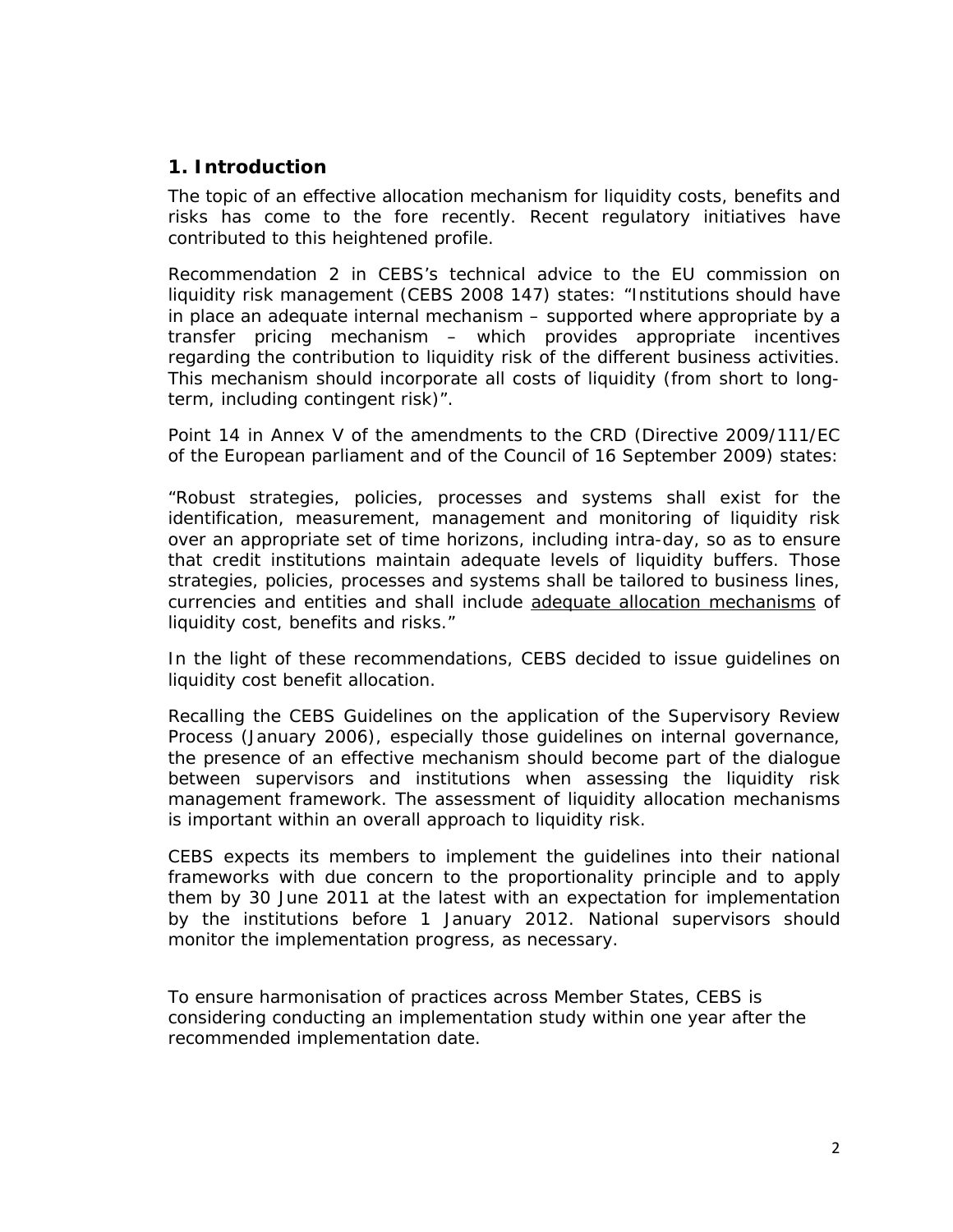# **2. Main objective**

The objective of these guidelines is to provide high level guidance to institutions on the elements to be considered when creating or reviewing adequate liquidity cost benefit allocation mechanisms. These guidelines target a liquidity cost concept that includes not only direct funding costs, but also associated indirect costs such as liquidity contingency support. An effective allocation mechanism should facilitate and reinforce the risk culture around liquidity management. The guidelines should help institutions to link their strategic direction with liquidity resource allocation. Using internal pricing mechanisms allow institutions to improve their process for pricing products, measuring performance, assessing new products and enhancing the tools for asset/liability management. This should be applicable to all significant business activities, both on- and off-balance sheet. It also serves to align the risk-taking incentives of individual business lines with the liquidity risk exposures their activities create for the institution as a whole.

Examples of mechanisms observed in certain institutions are set out in Annex 1.

# **3. Contents**

The guidelines are principles-based and aimed at internal risk management in institutions. Respecting the proportionality principle, they are intended to apply to a wide range of institutions in terms of size, business models and funding structure. The principles of internal transparency and effectiveness were also relevant in developing the guidelines. CEBS issues broad guidance rather than detailed and prescriptive guidelines. The soundness and the completeness of the methodologies developed by the institutions will be assessed within the SREP<sup>1</sup> process. The key goals adopted in drafting the guidelines are the following:

-the development of an adequate and comprehensive pricing mechanism; the mechanism should incorporate all relevant liquidity costs, benefits and risks; and

-the resulting mechanism should allow management to give appropriate incentives to ensure prudent management of liquidity risk.

Any resulting mechanism should be consistent with the diversity and complexity of the activities of the institutions, taking the proportionality principle into consideration.

The funding transfer price concept in this paper consists of two components. First, at a minimum, the costs of raising funds from an asset and liability management perspective and the interest rate curve cost component (direct costs of funding) should both be captured. Second, to calculate the correct

 $1$  Supervisory review and evaluation process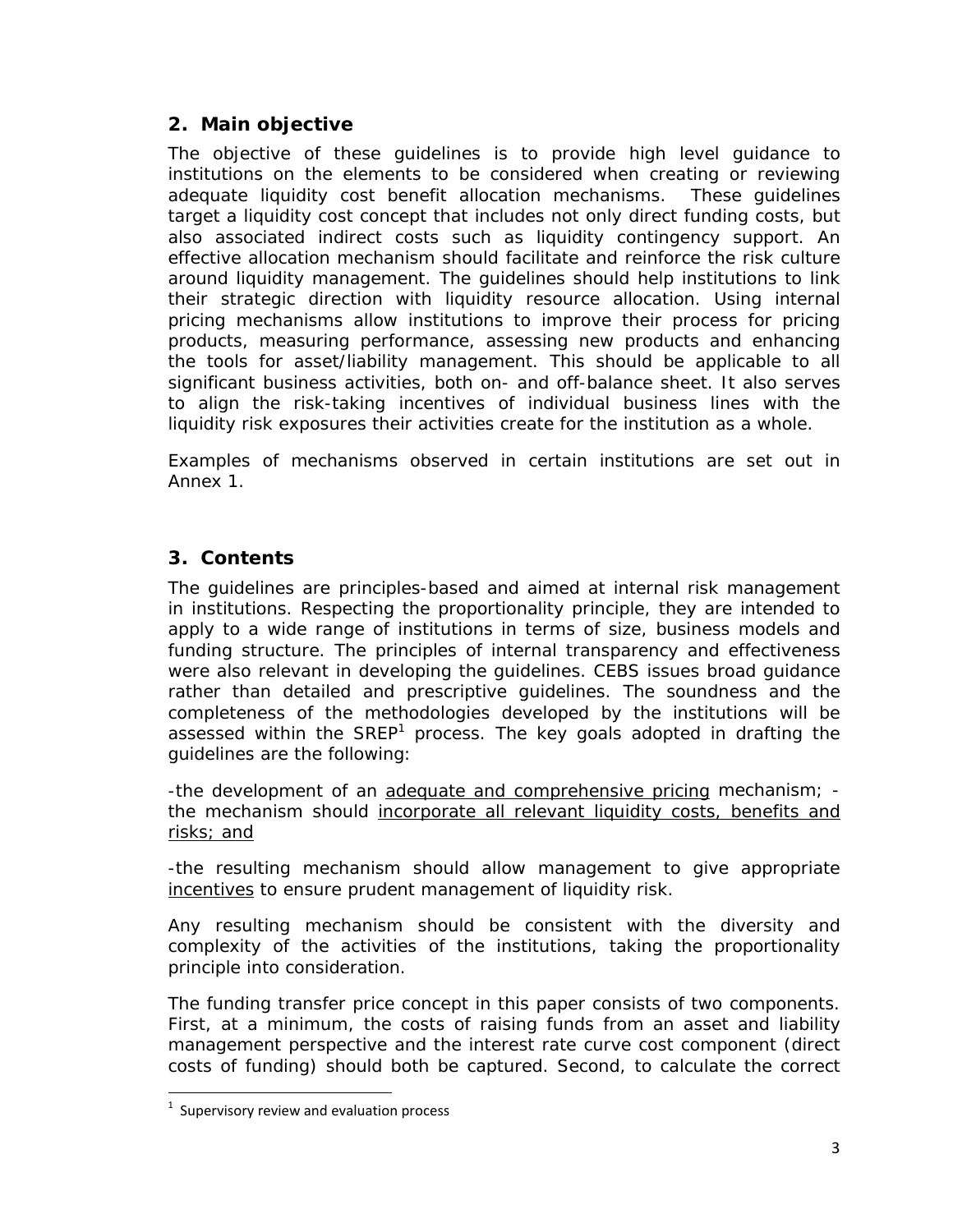fund transfer price, indirect liquidity costs are to be added. Amongst these liquidity costs, one should at least distinguish between (i) the mismatch liquidity cost, for which, the liquidity tenor (not the interest rate tenor) is relevant<sup>2</sup>; ii) the cost of contingent liquidity risk, including inter alia, the cost of holding stand-by liquidity available to cover unexpected liquidity needs (liquidity buffer) as well as the cost of roll-over risk; and iii) other categories of liquidity risk exposure that an institution may have e.g. a country risk cost that may arise for institutions where balance sheets in non-fungible currencies are being funded.

In the guidelines a distinction is drawn between direct (e.g. the market cost of raising funds) and indirect costs (e.g. the cost of additional liquidity).

 $2$  For example, if a 3 year fixed rate loan is granted and is funded by 3 month commercial paper that will be rolled over each quarter, the appropriate liquidity cost is the 3 year funding cost and not the initial 3 month cost of CP issued.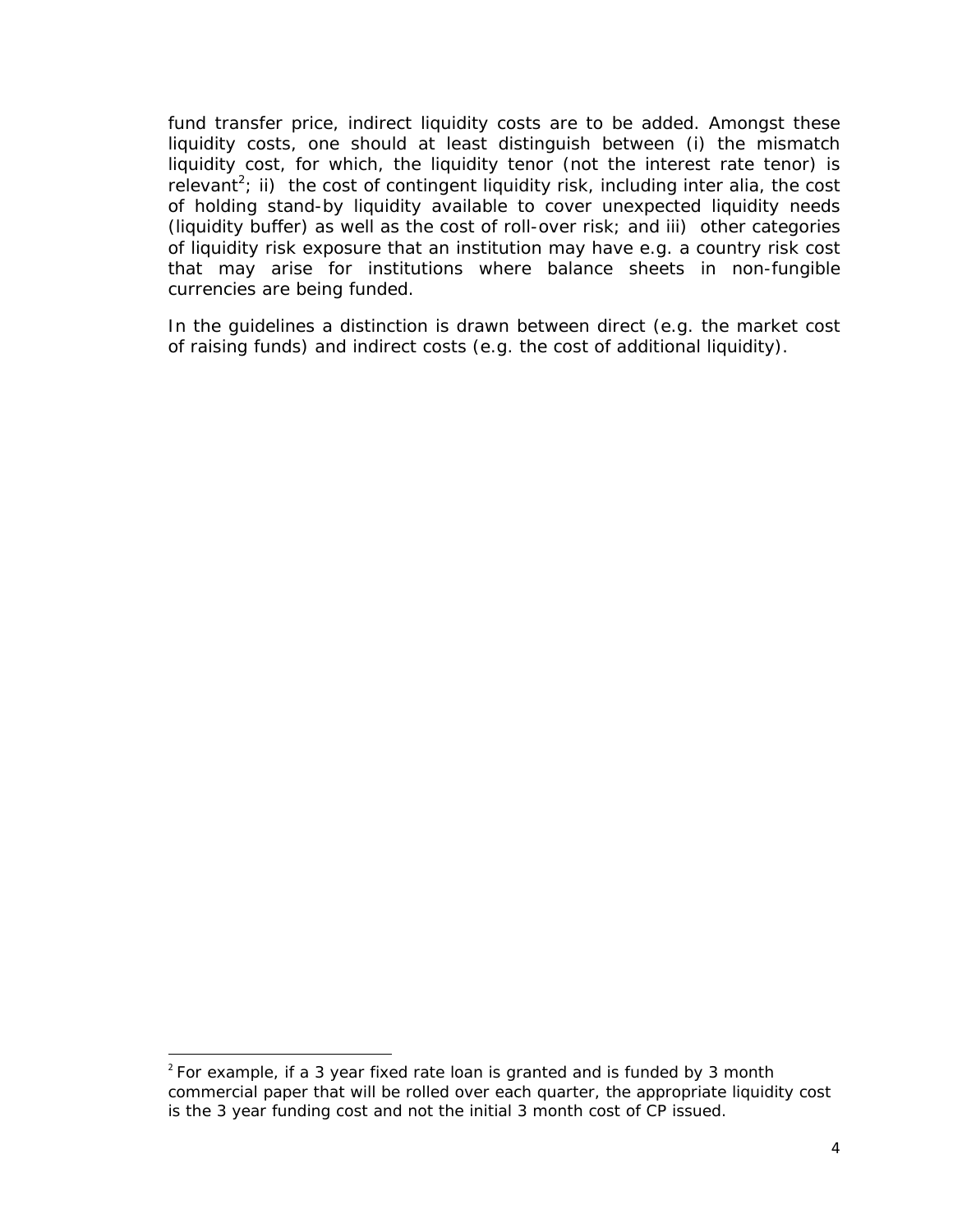# **4. The Guidelines**

**Guideline 1- The liquidity cost benefit allocation mechanism is an important part of the whole liquidity management framework. As such, the mechanism should be consistent with the framework of governance, risk tolerance and the decision-making process.** 

- 1. A mechanism that allocates liquidity costs, benefits and risks is part of the effective risk management framework of an institution. Liquidity is a scarce resource and accordingly a proper measurement of costs and benefits is essential to support sustainable business models and promote efficiency in individual institutions as well as in the whole banking sector.
- 2. In general, the starting point for developing an allocation mechanism is an institution's fund transfer pricing system (FTP). Institutions, generally, have some sort of transfer pricing mechanism that they use at the minimum to price lending or to calculate the correct net interest income component of profitability for business units, products, and customers. FTP systems have primarily been management accounting systems used for the purposes of budgeting, profit planning and asset & liability management.
- 3. The prices derived from the proposed liquidity cost benefit allocation mechanism, although market based, are likely to have wider information content than traditional management accounting figures.
- 4. Institutions must have a clear definition of liquidity risk tolerance<sup>3</sup>. This tolerance along with the business model and chosen strategy of the institution sets the context for a functioning liquidity allocation mechanism.
- 5. Based on an agreed risk tolerance for liquidity, and alongside other risk management features such as gap limits, concentration limits, liquidity buffer and other quantitative measures, the allocation mechanism should provide a tool for management to effectively plan the liquidity structure of the balance sheet and the off- balance sheet items.

#### **Guideline 2- The liquidity cost benefit allocation mechanism should have a proper governance structure supporting it.**

6. The overall methodology used within the global liquidity management and risk framework should be approved by the management body in its supervisory function<sup>4</sup>. The resulting internal prices should be generated in a transparent and consistent manner. The management body in its

<sup>&</sup>lt;sup>3</sup> Please see CEBS 2008 147 Second part of CEBS's technical advice to the EU Commission on Liquidity Risk Management, chapter III and CEBS High level principles for risk management (16 February 2010).<br><sup>4</sup> Due to different board structures in institutions in different member countries, we use the notions

management body in its supervisory function or management body in its management function.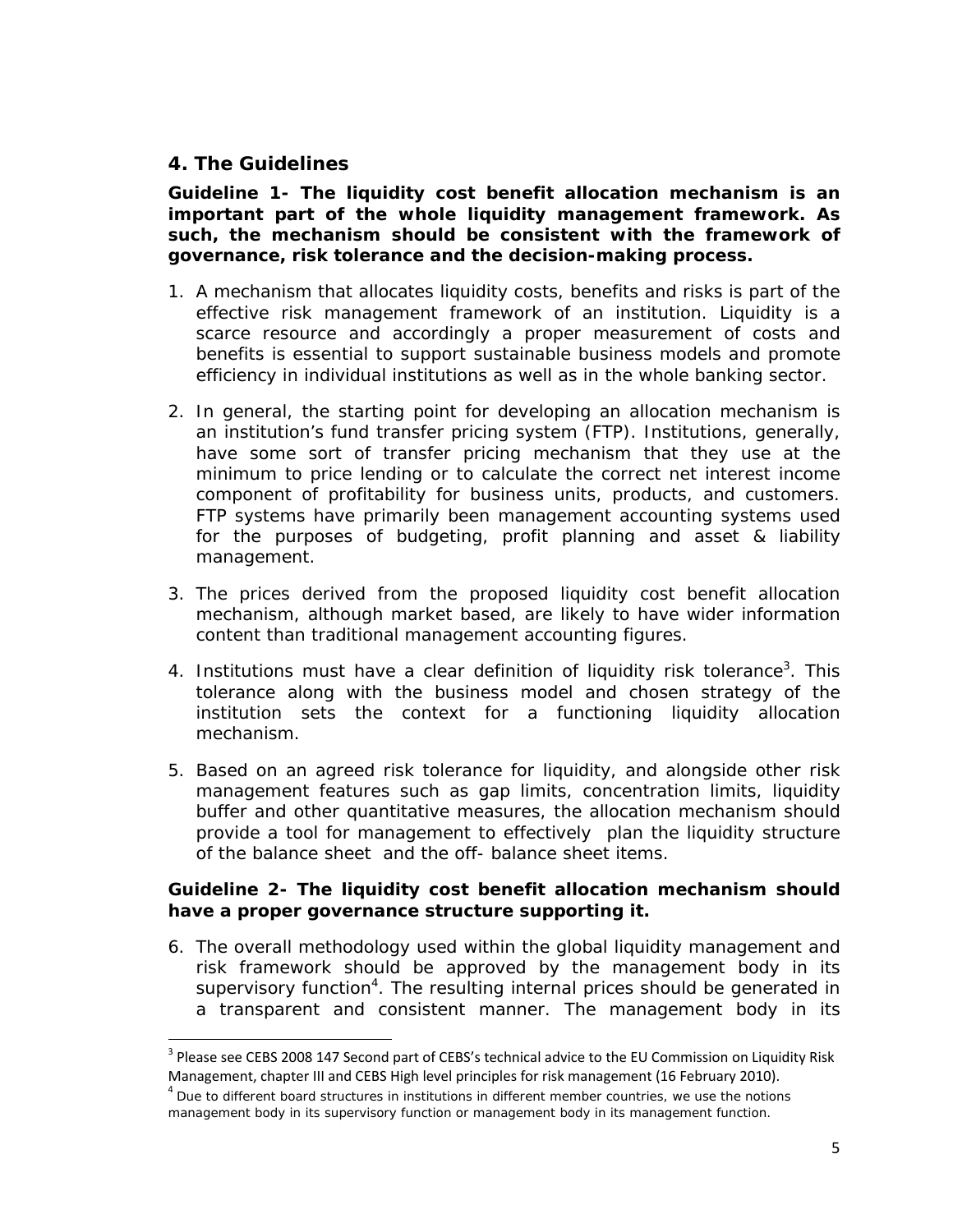management function or a governing body to which the management body delegates its powers (e.g. the Asset/Liability Committee (ALCO)) should explicitly approve the overall liquidity allocation mechanism and policies at least annually.

- 7. Given the importance of the internal prices for price setting, the management body should expect that all relevant management levels use the information generated actively and properly and are experienced and skilled enough to fully utilise such information in the area of their responsibilities.
- 8. The liquidity cost benefit allocation mechanism should be controlled and monitored by an independent unit e.g. risk control or financial control in a transparent way. These independent controls and monitoring are important because the internal prices affect the measurement of product margins as well as results for the business units.
- 9. The prices generated by the agreed methodology should be used for the internal pricing of liquidity, performance measurement and the appraisal of new products or businesses for all significant business activities, both on- and off-balance sheet. If management wishes to incentivise certain behaviours, this should be subject to a separate, formal approval and reporting process. The objectivity of the internal prices should be maintained for the correct pricing and reporting of liquidity.
- 10.The area or responsible function ultimately charged with implementing and running the internal prices mechanism should be service-oriented and not have a profit target for this specific and independent role. Equally, for larger institutions, personnel working within the area should not be set profit targets for this activity. Appropriate technical systems and databases should, taking the proportionality principle into consideration, be available to the independent area or function responsible for the internal pricing. Any profit or loss from the internal pricing area or responsible function should be measured and made transparent within the organisation.
- 11. A comprehensive approach to the allocation of liquidity cost is recommended. To promote consistent behaviour between the head office and subsidiaries in larger institutions, there should be a consistent internal pricing framework and policies that applies across the organisation and its activities, both on- and off- balance sheet, even if subsidiaries' treasury units can act independently. A central management function e.g. treasury should have visibility over the entire organisation's balance sheet and off – balance sheet items.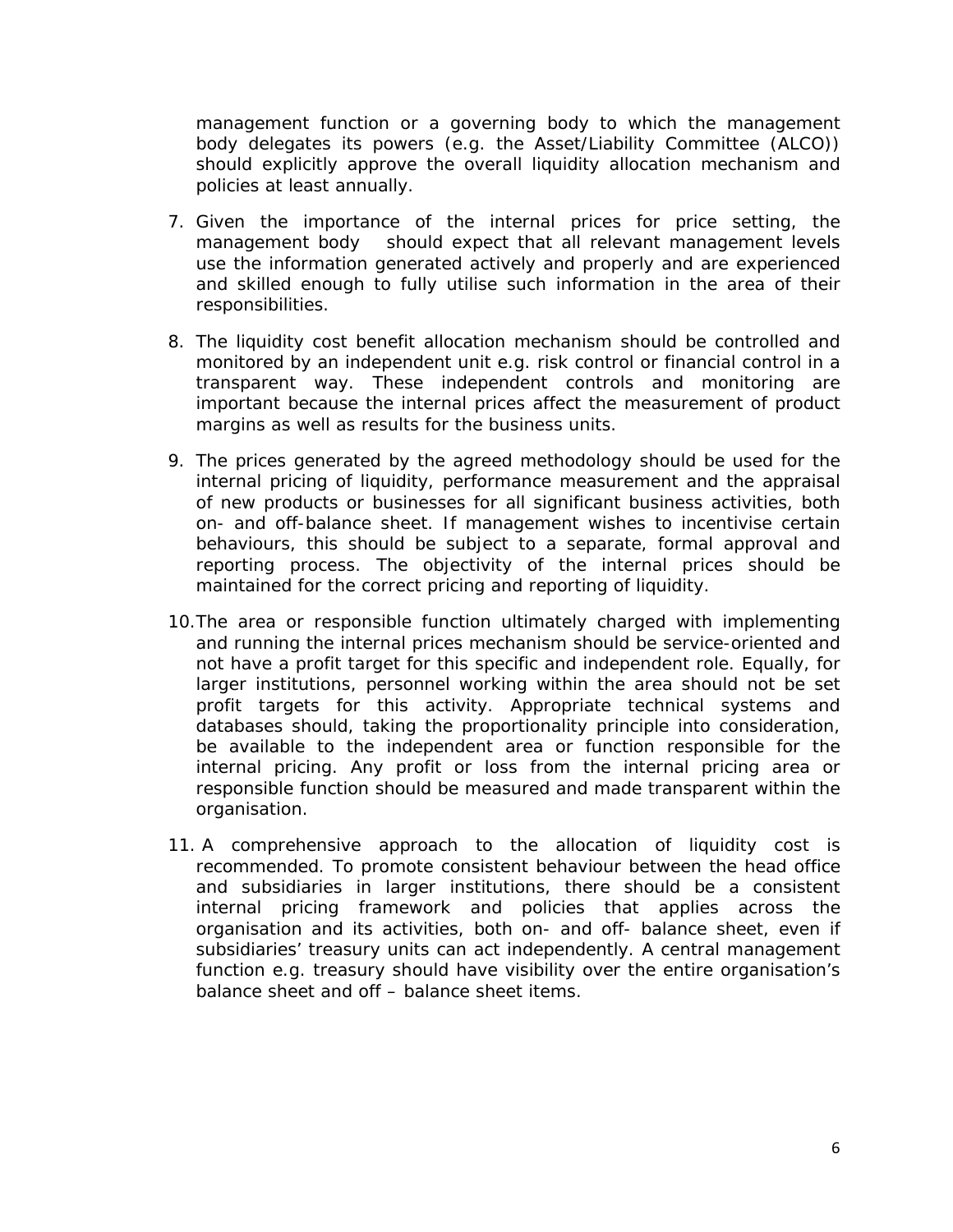#### **Guideline 3- The output from the allocation mechanism should be actively and properly used and appropriate to the business profiles of the institution.**

- 12. The mechanism should be designed to ensure that the end users in the institution can understand the output and know how to use it to facilitate decisions that will ultimately impact the financial situation of the institution. The internal prices should percolate down to decision makers at transaction level or if appropriate, to a pool of transactions with homogenous liquidity risk to ensure maximum impact. There should be a good dialogue between business lines and the area responsible for calculating the internal prices. The business lines should understand the rationality of the internal prices and the treasury function needs to understand the rationale and funding implications of the deals transacted.
- 13. The liquidity pricing methodology should compensate the providers of liquidity and charge the users.
- 14. The liquidity allocation mechanism should generate prices that can be used at an appropriate level of granularity, reflecting the size and sophistication of the institution. Although liquidity is often managed at an aggregate level, each funding operation should have an associated price. Internal prices should be aligned with wholesale market transaction prices where available.

#### **Guideline 4- The scope of application of internal prices should be sufficiently comprehensive to cover all significant parts of assets, liabilities and off-balance sheet items regarding liquidity.**

- 15. As one of the common main parts of banks' liabilities, on-demand withdrawable deposits, even if they carry a low interest rate, should be properly treated.It is widely argued that retail funds are stickier than wholesale funds. In the case of fixed term funds, a customer in the retail market could be considered less sensitive than one in the wholesale market. Similarly, in a liquidity crisis, retail funds have a lower probability of withdrawal (or slower reaction time) and therefore are more valuable for liquidity purposes. However, the risk that some retail sight deposits may be withdrawn should be priced in. It is equally important that deposit gatherers are rewarded for raising stable liabilities.
- 16. Appropriate internal funding prices should be charged for holding trading book assets or other marketable assets (AFS<sup>5</sup> portfolio). The funding price charged should reflect both the expected holding period and the liquidity risk (change in liquidity of the asset). This can be achieved by calculating prudent liquidity charges (e.g. haircuts) for marketable assets which reflect possible abrupt adverse changes in the liquidity of the asset. These charges may be determined by stress and scenario testing (consistent with those used for the liquidity buffer calculation).

 $<sup>5</sup>$  available for sale</sup>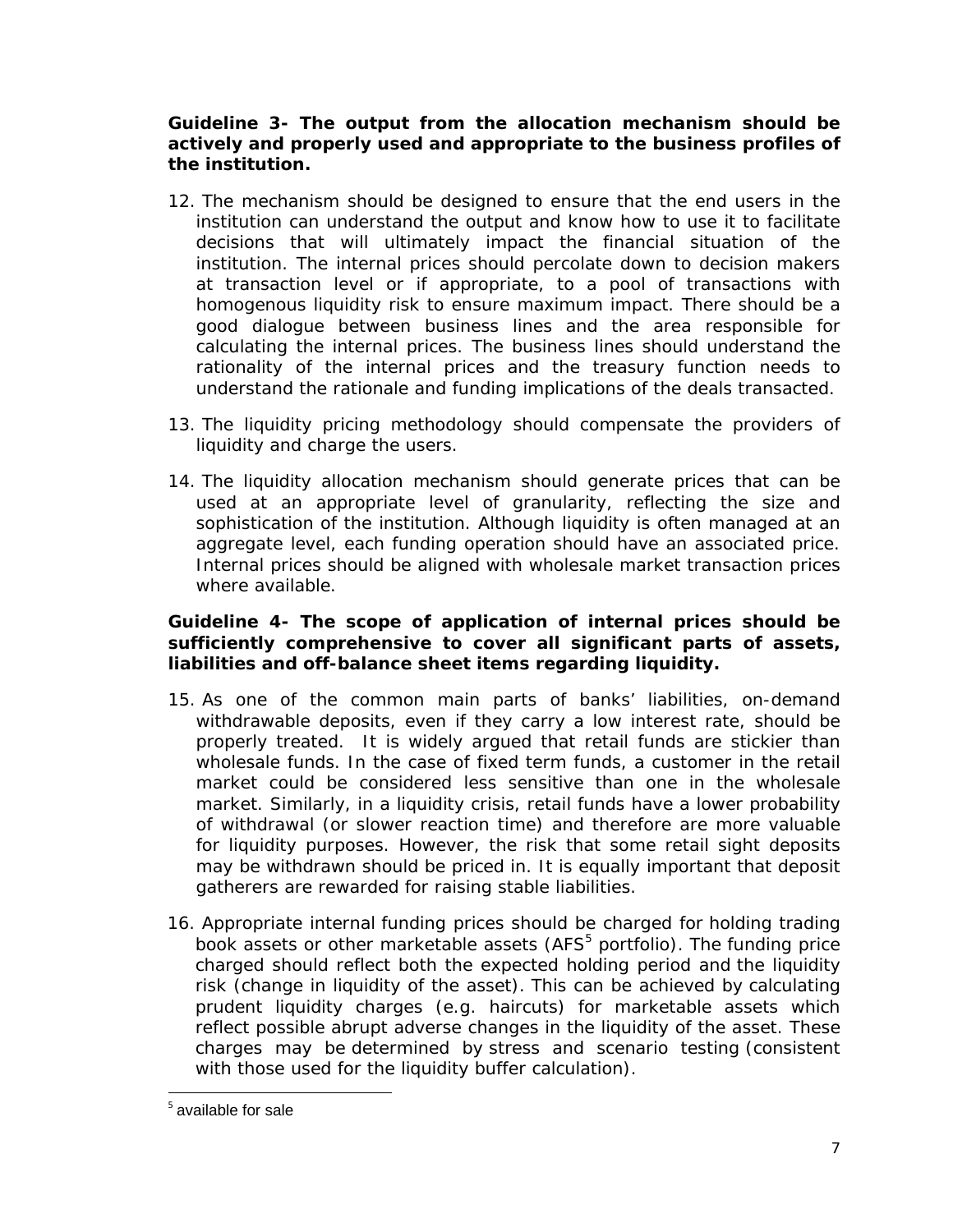- 17. Committed lines should incur a charge to reflect the cost of liquid funds that must be available to meet the funding requirement of a client if the facility is drawn. When drawn the credit advanced should be charged the price of funds with a corresponding (expected) maturity. For uncommitted lines the business units granting the facilities should be charged in a similar manner, albeit reflecting the higher discretion that the institution has over final payout.
- 18. Because the market environment is changing the mechanism should be adaptive and updated regularly. Regularity of data update depends on the complexity of the institution and funding structure, nevertheless, procedures should be established to acknowledge all material changes in the market environment within the shortest achievable time.
- 19. Respecting the proportionality principle the transfer prices should reflect current market conditions as well as the actual institution-specific circumstances, and should reflect both direct and indirect funding costs, including the cost of a liquidity buffer<sup>6</sup>. At a minimum, depending on the updating frequency, the transfer prices should reflect market conditions observed over a recent period and expected over the near future.
- 20. In times of stressed funding conditions, the ability of the institution to fund itself can become more limited; additional collateral may be required, counterparties may draw on committed facilities granted, offbalance sheet vehicles may require direct funding etc. The holding of a buffer of liquid assets is a direct response to this contingent liquidity risk. This buffer has a cost and it is important that the contingent liquidity risk cost should be allocated to the business units and products responsible for generating the risk. For an example of how to calculate contingent liquidity costs, please refer to Annex 2.

#### **Guideline 5- The internal prices should be determined by robust methodologies, taking into account the various factors involved in liquidity risk.**

- 21. Modelling the behaviour of assets and liabilities is a key step in calculating appropriate internal prices. This modelling framework should be accompanied by a robust governance framework to ensure that fair and transparent prices are calculated.
- 22. Behavioural models should be independently validated and regularly reviewed to ensure that all material factors are properly taken into account. Particular attention should be paid to behavioural maturity and off-balance sheet items. Evaluation of a behavioural model should be contemplated whenever a material change to business strategy is being implemented.

 $6$  Please refer to CEBS Guidelines on Liquidity Buffers and Survival Periods (9 December 2009).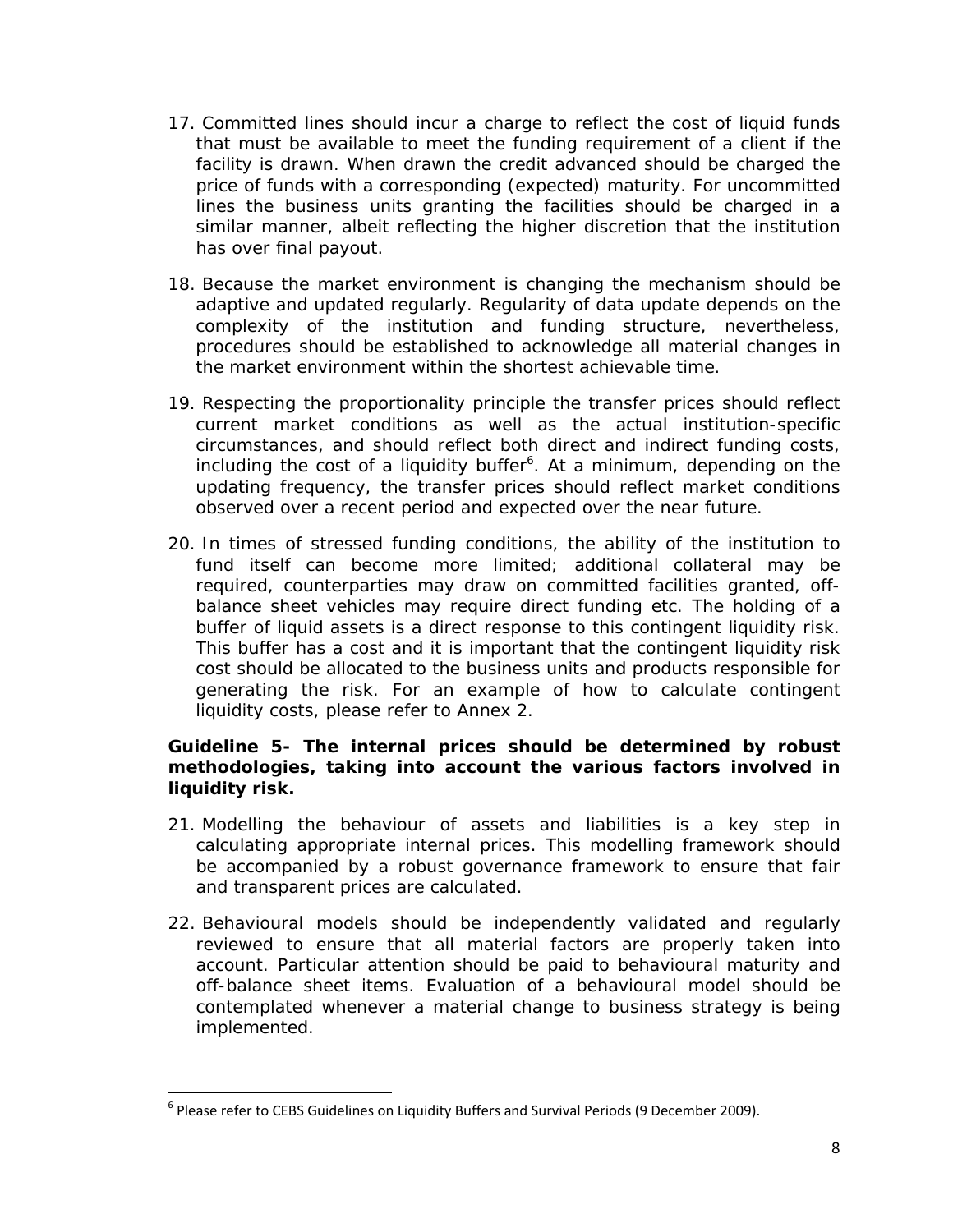23. Selecting an internal pricing yield curve is a critical aspect since it determines how profit contributions to net interest rate margin are measured. For example, if an institution sets the benchmark cost of funds higher, it will lower the measured profitability of loans and increase the profit contribution of deposits. It is common for the benchmark to be market determined: many institutions make use of a Euribor/Libor curve for floating rate transactions and the swap curve for fixed rate transactions. Furthermore, institutions' methodologies may make use of CDS levels or bond spreads quoted in the secondary markets to establish the pricing curve. These are examples. Practices using yield curves in institutions can be more diverse. For maturities exceeding that of an institution's securities having the longest maturity, the curve may be calculated using an interest rate term structure model. When appropriate and with respect to the proportionality principle, institutions should use internal funding cost curves broken down by currencies.

Adjustments to a base curve are often necessary to reflect unique attributes of the financial institution itself and/or an instrument. Some examples are:

- *a. institutions own credit risk adjustments* reflecting the fact that the institution cannot fund itself at pure market rates. This spread depends on the creditworthiness of an institution, on the seniority status of an instrument and on general market conditions;
- b. *bid/ask spread adjustments* are usually made to reflect the benefit/cost of managing liquidity in the market ;
- c. *liquidity adjustments* are introduced for instruments that may have the same duration but due to differing liquidity attributes are not of the same value or cost to the institution. The liquidity premium may be estimated by observing rate differentials between the organisation's funding curve and the swap curve (or a risk-free rate). Swap rates quote the cost to transfer interest rate risk, so differences between actual funding rates and swaps represent the cost of raising liquidity, less term repricing risk;
- d. *option component adjustments*: prepayment assumptions are vital in calculating accurate costs of products such as mortgages and sight and saving deposits. Complicated or structured products, including those with irregular cash flows, optionality and indeterminate maturities can be transfer priced using pre-defined functions, replicating portfolios and user-defined functions. Many institutions typically apply option pricing adjustments at the product or portfolio level instead of single instruments to strike a balance between absolute precision and processing requirements; and
- e. other adjustments can also be made although they are not common in practice e.g. country risk premia and specific retail network fees for raising certain deposits.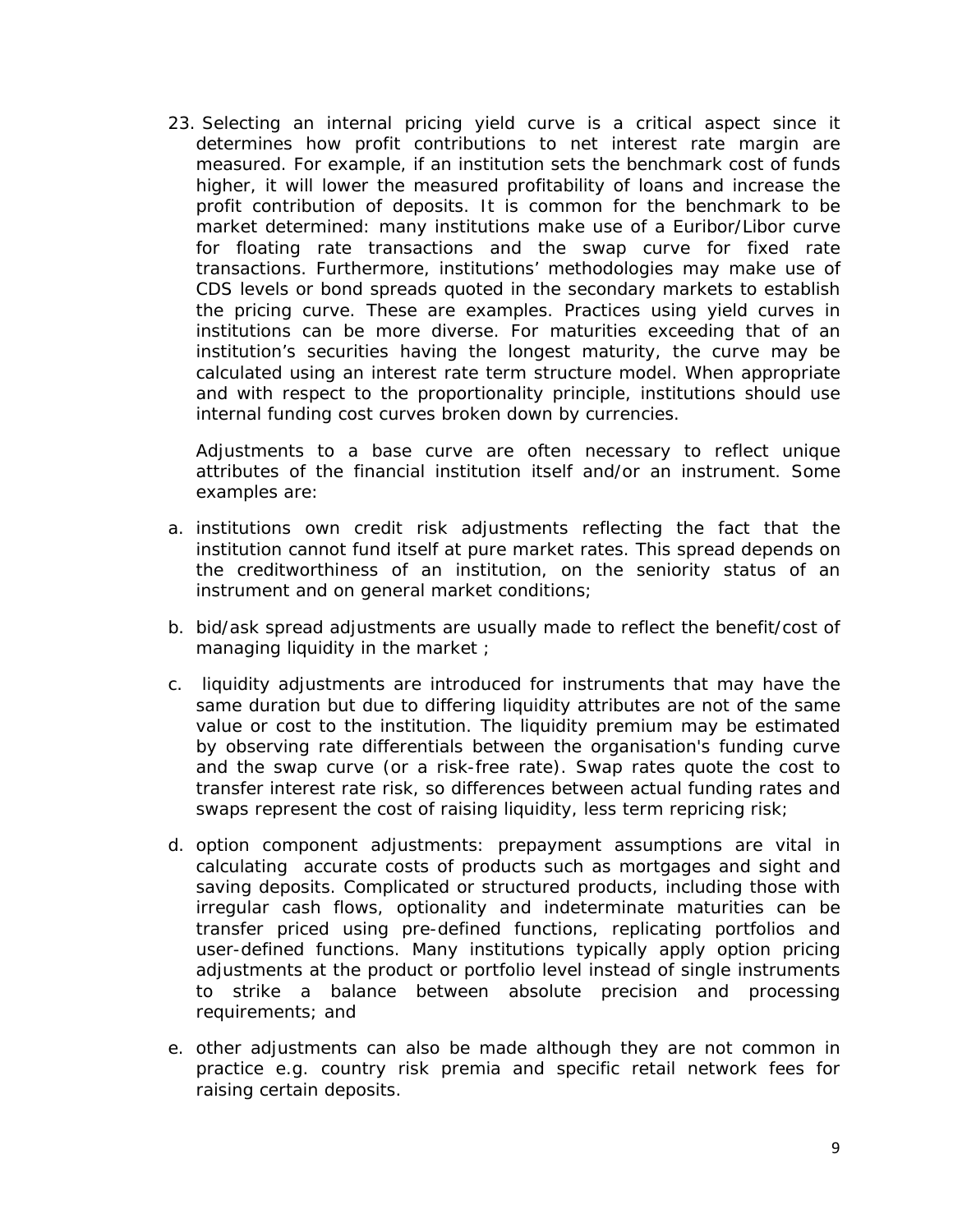Ideally a framework that jointly accounts for the different risk dimensions and the interactions between them should be utilised.



- 24.Product approval and internal pricing processes should be integrated. Selling only fairly priced products can be considered to be a major criterion for the long-term functioning of an institution. This means that when the institution is making a risk- and profitability analysis of a potential new product, the implication for the institutions liquidity risk position as well as the potential liquidity cost or benefit of the product should be taken into account.
- 25. The internal prices used should reflect the marginal cost of funding<sup>7</sup>. The prices should reflect the marginal cost over a homogenous product group. As the required size of the liquidity buffer (and its cost) changes with any new product sold, as well as any new funding tapped, an institution should ideally be able to recalculate the contingent liquidity cost element of the transfer price.

 $<sup>7</sup>$  Cost of making new funding transactions in the market.</sup>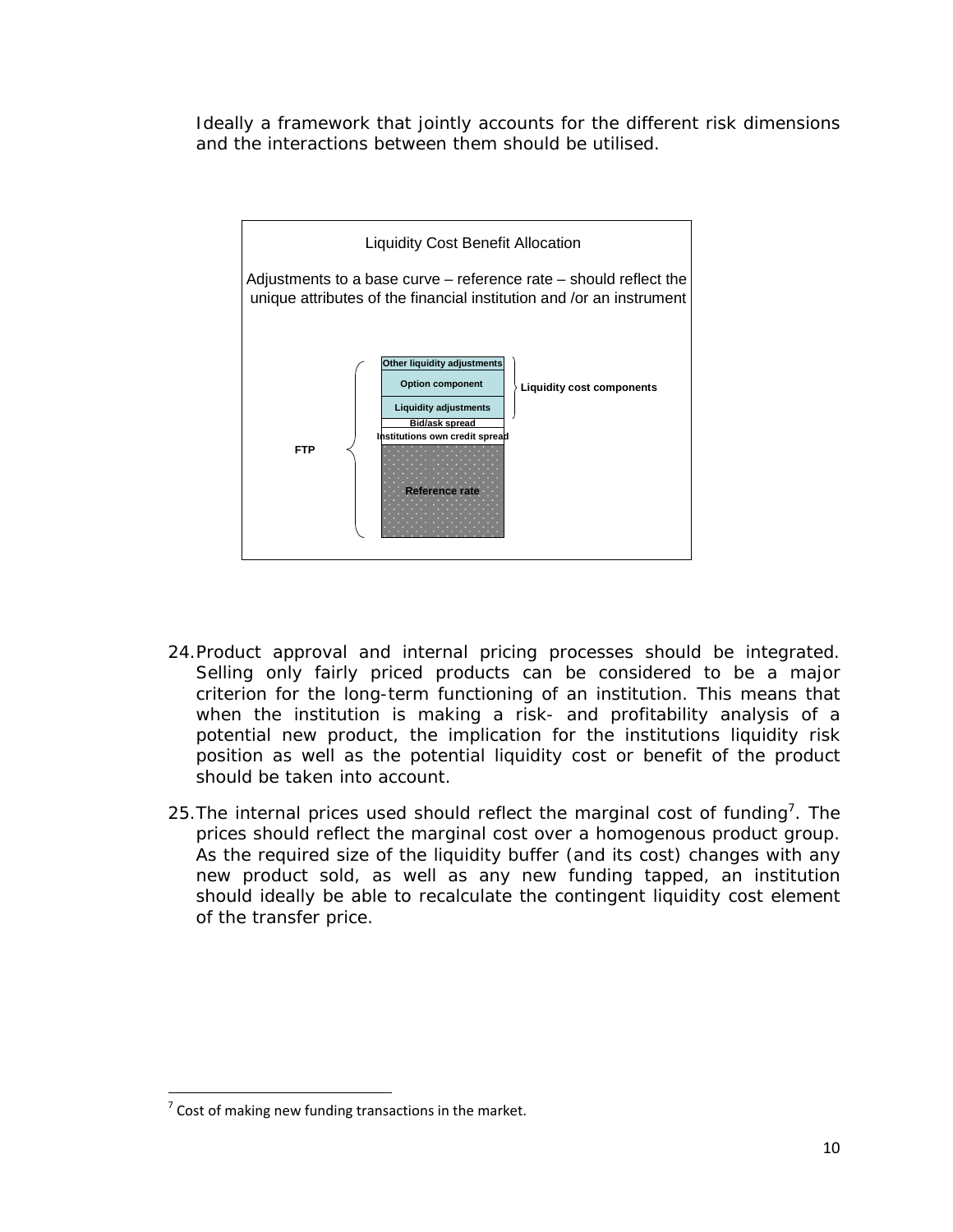#### **Annex 1**

#### **Liquidity Cost Allocation- Examples of observed status in European banks**

In preparing this paper, several institutions were asked to present their approaches to liquidity cost/benefit allocation. The institutions ranged from international investment institutions to domestically based retail institutions.

All of the institutions surveyed had internal pricing methodologies. However, the approaches differed considerably in scope and detail.

For the majority of the institutions surveyed, the internal pricing policy framework was approved by a Board committee roughly equivalent to the Asset and Liability Committee. In another case, the Board itself approved the policy, and in one case, the CFO approved the policy.

The Treasury division, which is generally separated from the trading function, is usually responsible for implementing the transfer pricing system. In all cases except one, the Treasury is considered to be a cost centre within the institution. Generally, with one exception, divisions within the institution must use the centralised treasury and are not free to go to the funding market themselves and raise funds. The level of granularity in pricing differed considerably from transaction level to business line. The freedom to amend internal prices to incentivise certain behaviours is present in some systems. However, two of the five institutions interviewed were strict in that no amendments to internal prices at all were permitted. All systems surveyed covered asset pricing, with the majority also generating internal prices for deposits and some covering all assets and liabilities. Most, but not all, reward deposit gatherers via prices in the system.

The frequency with which prices were changed varied from daily to weekly and monthly.

There was no single agreed methodology for calculating internal prices. All systems included some direct funding cost. The approach ranged from taking a risk-free curve and adding relevant credit default swap spreads, to an approach that deconstructs the funding cost into a risk-free rate, - a liquidity premium specific to the maturity and a liquidity premium specific to the institution. For example, in this latter case, for the money market curve, the spread between OIS swaps and EONIA is used to calculate the term liquidity premium and the institution specific liquidity premium is effectively the actual cost the institution is incurring less the combination of the risk free rates and term specific liquidity premium plus the liquidity buffer cost. The majority also tried to incorporate some indirect costs. For example, one institution required each division to generate its own stress test to determine their funding requirements in contingency mode including the possible use of undrawn commitments. The overall size of the buffer is an aggregation of these individual tests. The buffer cost is the cost of required term funding to acquire the buffer plus the gap in yield return between government securities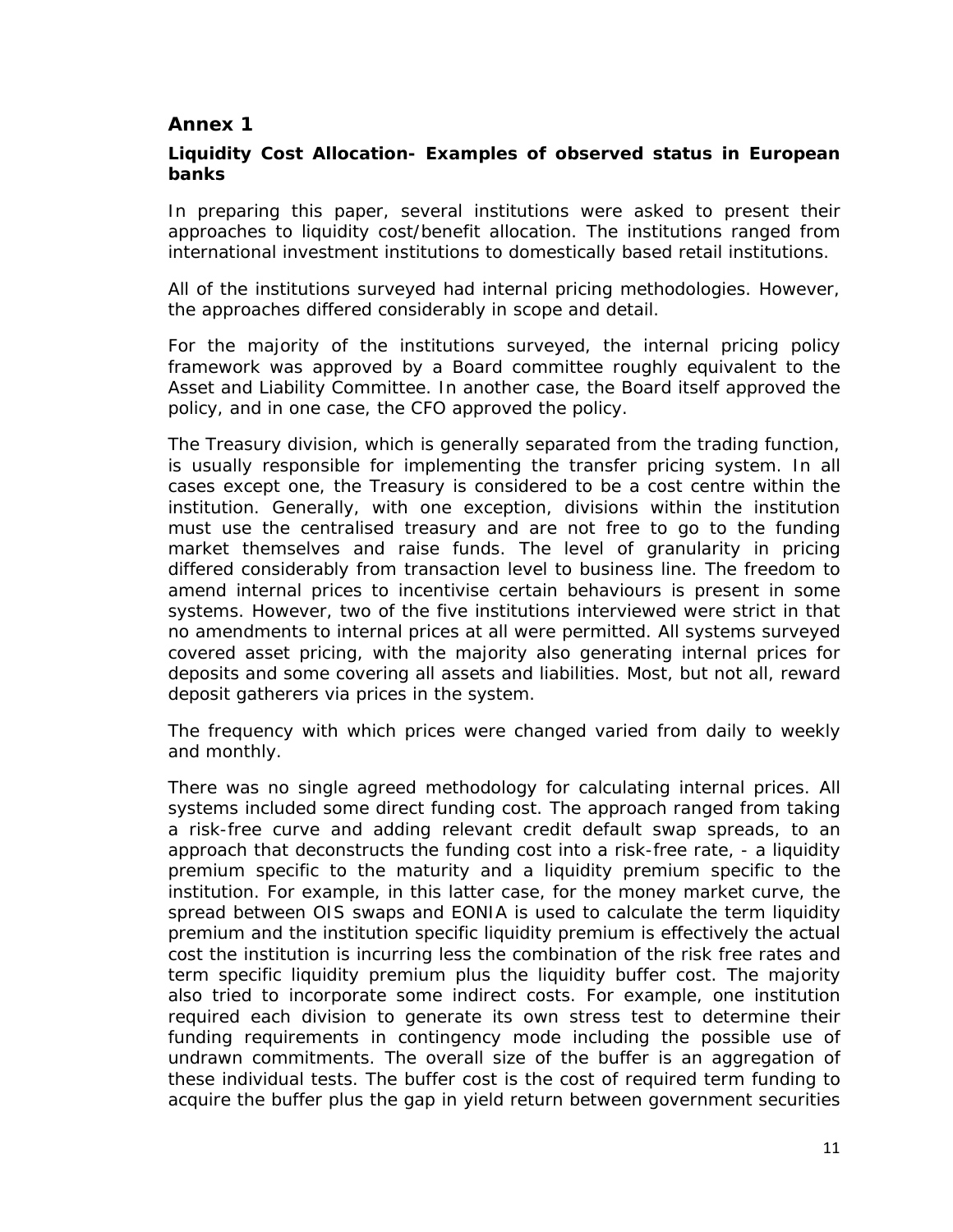and an index (Libor and/or Euribor). This cost is attributed to divisions based on the size of their own individual buffer.

Another institution assessed each asset category held and applied a haircut depending on the asset category's ability to be self-financed through secured funding or through repos under stressed conditions. This means that if an asset is deemed 100% illiquid, then 100% of that asset would need to be funded on a long-term basis. Contingent liabilities are also recognised as a liquidity risk. The expected cash outflows from these commitments under the stress scenario are pre-funded with long-term debt.

As all the institutions published their prices internally, each of the business units concerned with the purchase or sale of liquidity are informed. The success of the different units on the asset and liability sides is highly influenced by the internal liquidity pricing.

| <b>Internal Governance</b>                                                                        |                                              |  |  |  |
|---------------------------------------------------------------------------------------------------|----------------------------------------------|--|--|--|
| of the<br>Level of approval<br>policy<br>internal<br>pricing<br>framework                         | Board: 2<br>$\overline{a}$                   |  |  |  |
|                                                                                                   | CFO: 1<br>$\overline{\phantom{a}}$           |  |  |  |
|                                                                                                   | ALCO: 2                                      |  |  |  |
| for<br>Responsibility<br>implementation                                                           | Treasury division : 4                        |  |  |  |
|                                                                                                   | Group ALM: 1                                 |  |  |  |
| Entity in charge of the<br>implementation                                                         | Cost center: 4                               |  |  |  |
|                                                                                                   | Profit center: 1<br>$\overline{\phantom{a}}$ |  |  |  |
| Possibility<br>to<br>amend<br>internal<br>prices<br>with<br>business<br>incentives<br>to<br>lines | Yes: 3                                       |  |  |  |
|                                                                                                   | No: 2                                        |  |  |  |
| Scope of application                                                                              |                                              |  |  |  |
| Assets                                                                                            | 5 institutions                               |  |  |  |
| Deposits                                                                                          | 3 institutions                               |  |  |  |
| All assets and liabilities                                                                        | 2 institutions                               |  |  |  |
| Inclusion<br>of<br>funding<br>requirements<br>in<br>contingency mode                              | 3 institutions                               |  |  |  |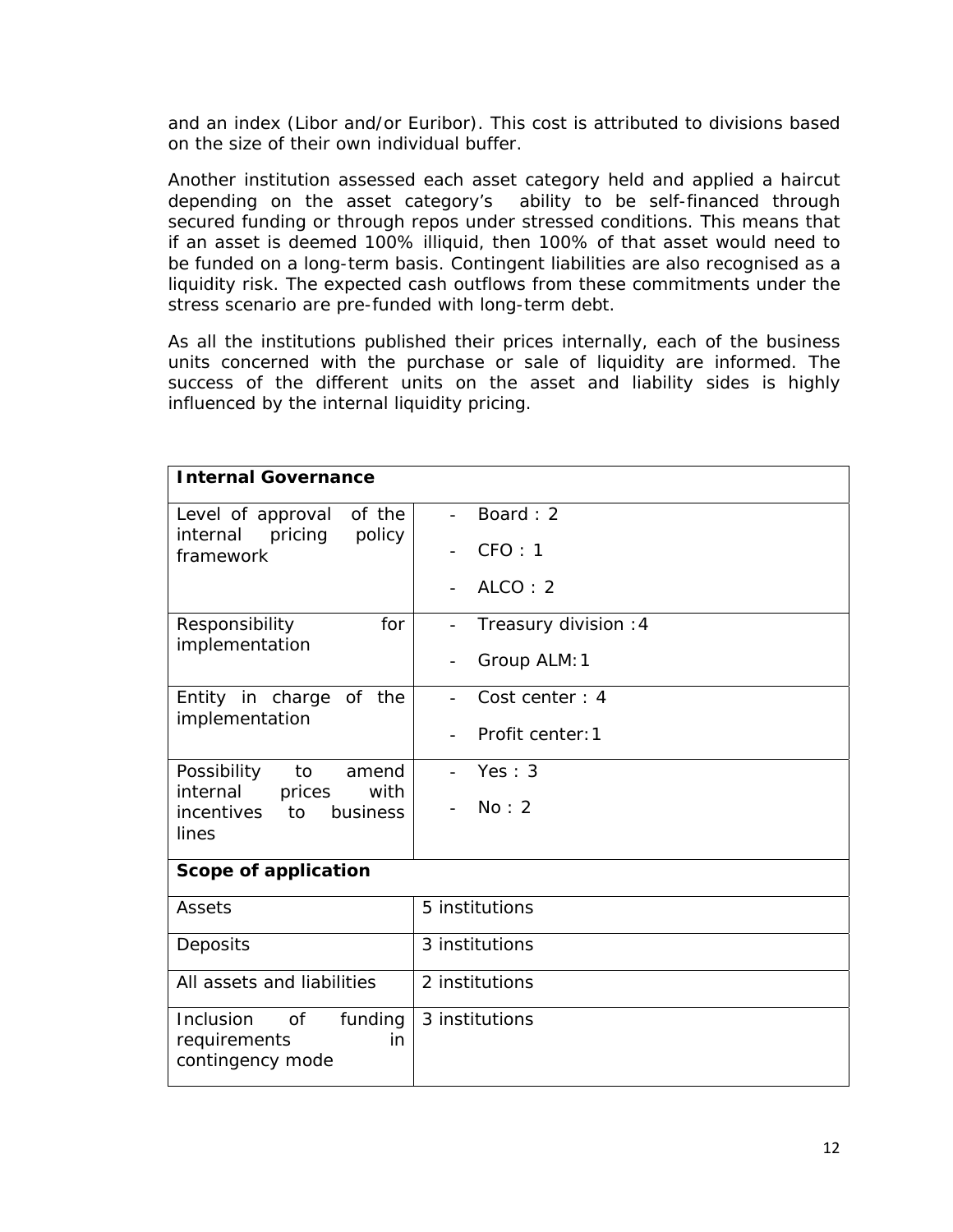| <b>Frequency of updating</b>                         |                          |                                                                                                 |  |  |
|------------------------------------------------------|--------------------------|-------------------------------------------------------------------------------------------------|--|--|
| Daily                                                |                          | 1                                                                                               |  |  |
| Weekly                                               |                          | 3                                                                                               |  |  |
| Monthly                                              |                          | 1                                                                                               |  |  |
| <b>Pricing mechanism</b>                             |                          |                                                                                                 |  |  |
| Components<br>included in<br>the<br>internal pricing |                          | Risk-free curve + CDS spread                                                                    |  |  |
|                                                      | $\overline{\phantom{a}}$ | Risk-free rate + maturity liquidity premium +<br>institution liquidity premium + buffer premium |  |  |
|                                                      | $\overline{\phantom{a}}$ | Direct funding cost + term premium + buffer<br>premium                                          |  |  |
|                                                      | $\overline{\phantom{a}}$ | Short term financing $cost + term$ funding $cost$<br>(including contingent liabilities)         |  |  |